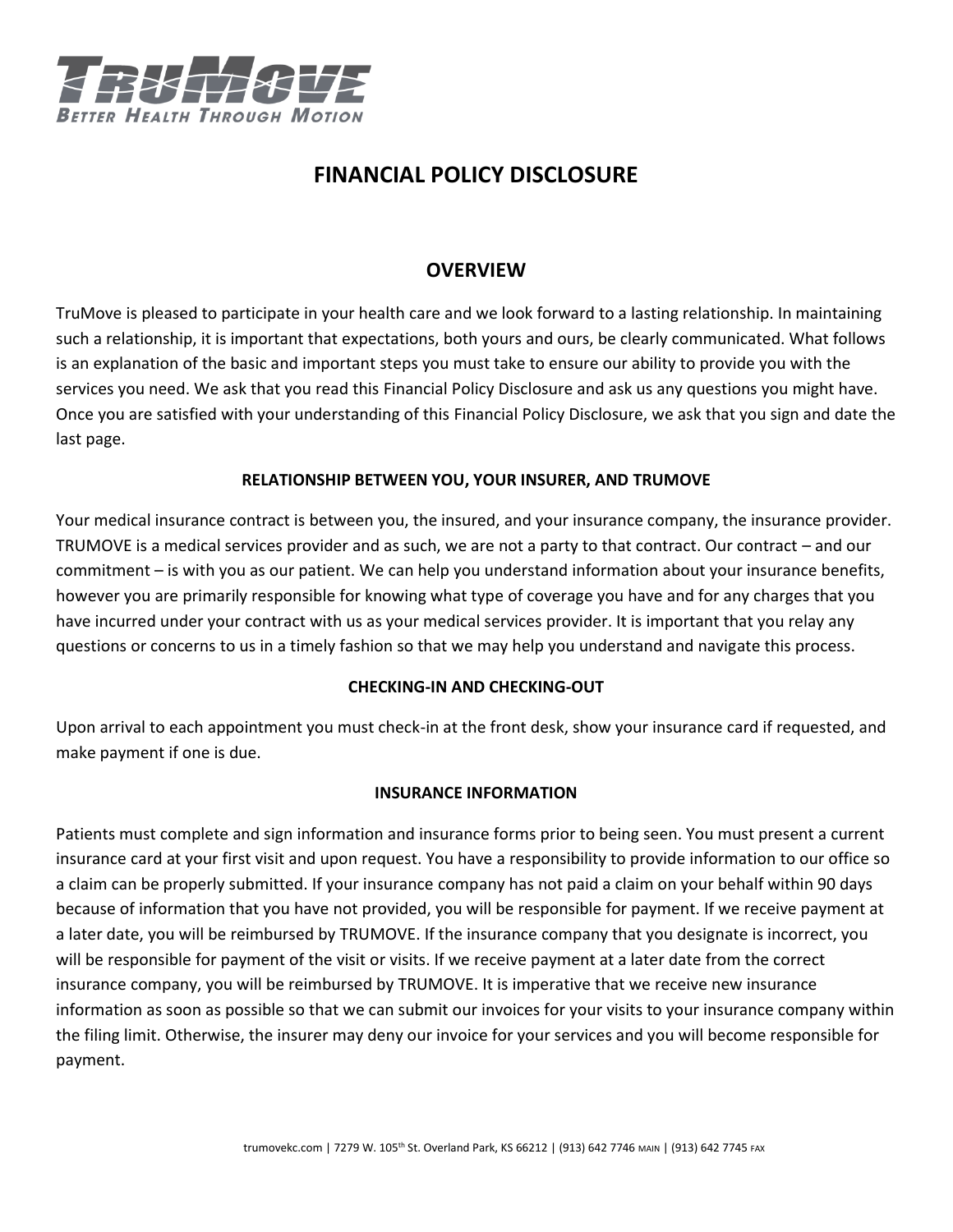

### **CO-PAYMENTS, DEDUCTIBLES, AND CO-INSURANCE**

According to your insurance plan, you are responsible for any and all co-payments, deductibles and co-insurance. Physical Therapy is a *timed-based service,* and the amount billed to your insurance provider may vary each visit. We will check these benefits for you at your first visit, and payments will be due at the time of service. We accept cash, checks, and all major credit cards. A credit card may be kept on file. Our statements satisfy all flexible benefit/health savings account requirements and are available upon request by contacting our billing department.

#### **CO-PAYMENTS**

If you forget your co-payment for one appointment, please plan to make that payment with your next co-payment upon checking in for your appointment. If you forget your co-payment a second time you may be asked to contact our billing department or reschedule your appointment. As a convenience, you may put a credit card on file.

#### **DEDUCTIBLES AND CO-INSURANCE**

If you do not have a co-pay and deductible has not been met we will be collecting \$30 at the time of your service which will be applied towards your deductible balance. Your deductible is the amount determined by your insurance plan that needs to be paid out of pocket before the insurance company will pay remaining costs. The front desk can provide you with an estimated cost of your visit, though allowed amounts are subject to change at any time. Co-insurance is the patient's portion of the allowed amount *after* the deductible has been met. Often, patients will be responsible for 10-40% of the allowed amount once their deductible has been met. Co-insurance is due within 30 days after the receipt of our invoice. Deductible is due at the time of service.

Patients have the option to put a credit card on file so the billing office can process the payment after receiving the insurance explanation of benefits (EOB) indicating the amount due. TRUMOVE will not charge a patient's credit card more than once in a 30 day period.

#### **SELF-PAY THERAPY**

If TRUMOVE is not in-network with your insurance carrier and you do not have out-of network coverage, you are responsible for payment in full. Cash pay rates are \$90 per visit. You may also choose to pay for your service using our cash pay rates rather than go through your insurance policy; however TRUMOVE cannot submit claims to your insurance carrier at a later date. This is due to claim filing limits, time restrictions in obtaining approval, and lengthy data entry efforts.

#### **BILLING**

Patient balances are billed monthly after receipt of your insurance plan's explanation of benefits. Your remittance is due within 30 days. **TRUMOVE reserves the right to collect past due balances at the time of service when**